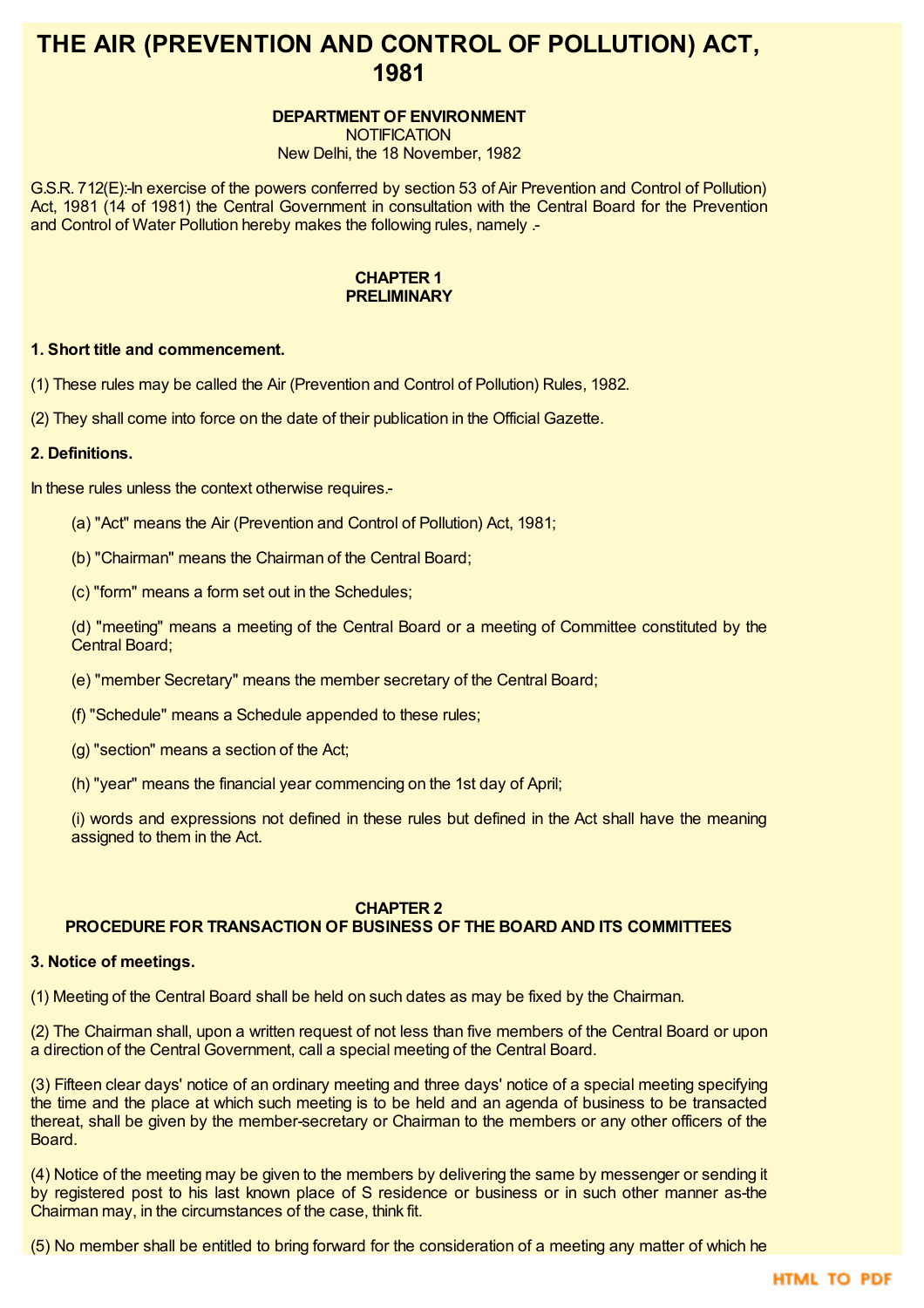has not given ten clear-day's notice to the member Secretary unless the Chairman, in his discretion, permits him to do so.

(6) If the Chairman or presiding officer adjourns a meeting from day to day or any particular day he shall give reason thereof and no fresh notice shall be required for such an adjourned meeting;

# **4. Presiding Officer.**

Every meeting shall be presided over by the Chairman and in his absence, by a presiding officer to be of elected by the members present from amongst themselves.

# **5. All questions to be decided by majority.**

(1) All questions at a meeting shall be decided by-a majority of votes of members present and voting shall be by raising of hands in favour of the proposal.

(2) In case of an equality of votes, the Chairman or presiding officer shall have a second or casting vote.

## **6. Quorum.**

(1) Five members shall form the quorum for any meeting.

(2) If at any time fixed for any meeting or during the course of any meeting a quorum is not present, the Chairman or presiding member shall adjoin the meeting and if a quorum is not present after the expiration of fifteen minutes from such adjournment, the presiding officer shall adjourn the meeting to such time on the following or on such other future date as he may fix.

(3) If the meeting is adjourned to some future date due to lack of quorum, fresh notice will be given to the absentee members as to the date and time on which the next meeting will be held.

(4) No matter which had not been on the agenda of the original meeting shall be discussed at such adjourned meeting.

## **7. Minutes.**

(1) Record of the proceedings of every meeting along with the names of members who attended the meeting shall be kept by the member-secretary in a book maintained by him exclusively for the purpose.

(2) The minutes of the previous meeting shall be read at the beginning of every succeeding meeting and shall be confirmed and signed by the Chairman or presiding officer at such meeting,

(3) The proceedings shall be open to inspection by any member at the once of the Central Board during office hours.

# **8. Maintaining order at meetings.**

The Chairman or presiding officer shall preserve order at a meeting.

# **9. Business to be transacted at a meeting.**

(1) No business shall be transacted in the meeting without quorum.

(2) Except with the permission of the chairman or presiding officer, no business which is not entered in the agenda or of which notice has not been given by a member under sub-rule (5) of the rule 3, shall be transacted at any meeting.

# **10. Order of business.**

(1) At any meeting business shall be transacted in the order in which it is entered in the agenda circulated to the members under sub-rule (3) of rule 3.

(2) Either at the beginning of the meeting or after the conclusion of the debate on a motion during the meting, the Chairman or presiding officer or a member may suggest a change in the order of business as entered in the agenda and if the majority of the members present agree, the Chairman or presiding officer shall agree to such a change.

## **11. Procedure for transaction of business of committees constituted by the Board under subsection (1) of Section 11.**

(1) The time and place of the meting of a committee constituted by the Central Board under sub-section (I)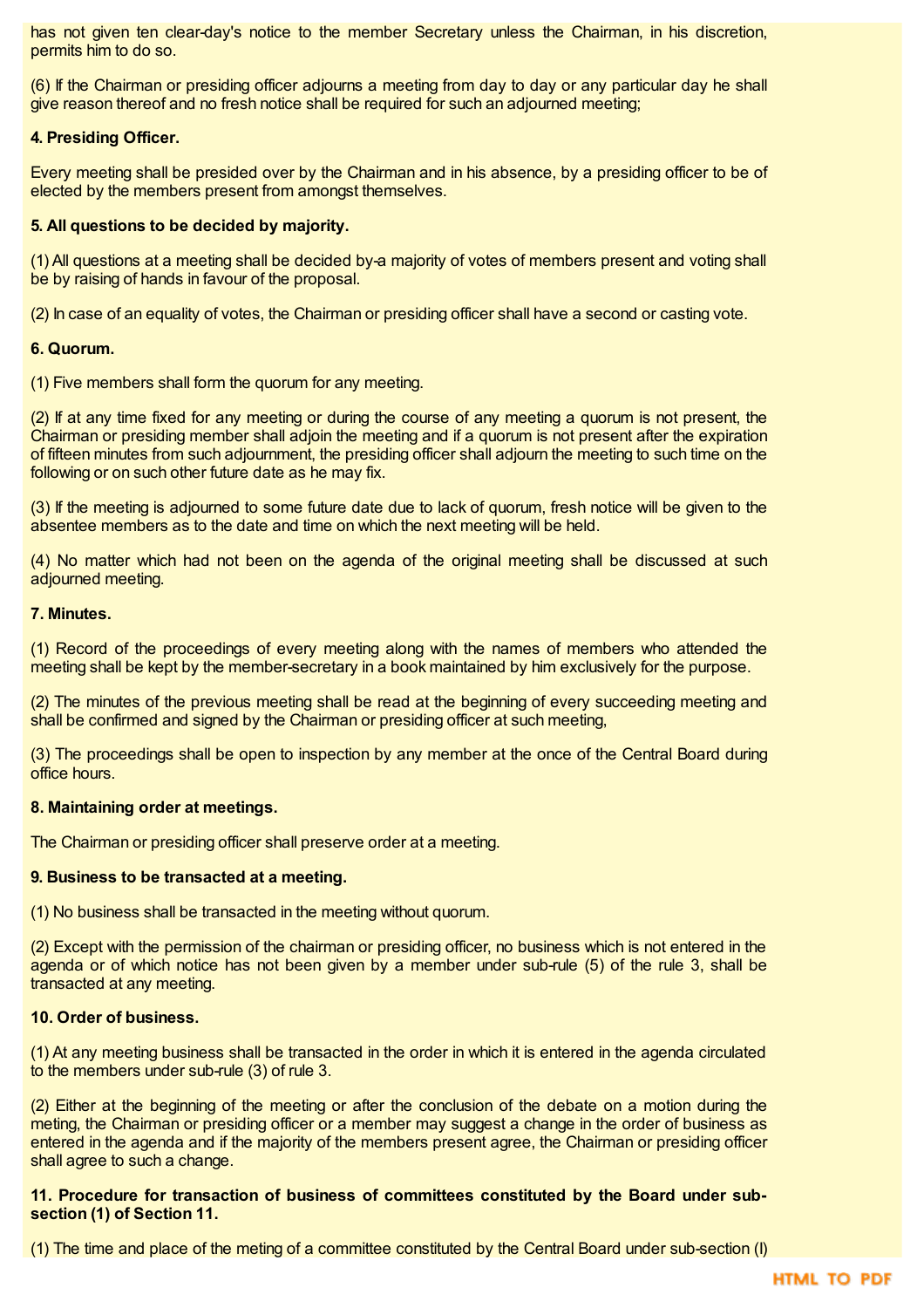of section 11 shall be as specified by the Chairman of the committee.

(2) Provision of Chapter-2 of these rules shall as far as practicable, apply to the meeting of the committee constituted under section 11.

# **CHAPTER 3**

**12.** A member of a committee other than a member of the Board shall be paid an allowance of rupees fifty if he is a resident of Delhi and rupees seventy-five (inclusive of daily allowance3 and also travelling allowance at such rate as is admissible to a grade I officer of the Central Government in the case of non resident, for each day of the actual meeting of the committee which he attends.

Provided that in case of a member of Parliament who is also a member of the Central Board, the said daily and travelling allowances will be admissible when the Parliament is not in session and on production of a certificate by the member that he has not drawn any such allowance for the same journey and halts from any other Government source.

#### **CHAPTER 4 TEMPORARY ASSOCIATION OF PERSONS WITH THE CENTRAL BOARD**

# **13. Manner and purpose of Association of persons with the Central Board under sub-section (1) of section 12.**

The Central Board may invite any person whose assistance or advise is considered useful in performing any of its functions, to participate in the deliberations of any of its meetings or the meetings of a committee formed by it

## **14. Fees and allowances to be paid to such temporary association of persons under sub-section (3) of section 12.**

(1) If the person associated with the Board under rule 13 happens to be a non-official resident in Delhi, he shall be entitled to get an allowance of rupees fifty per day for each day of actual meeting of the Central Board in which he is so associated.

(2) If such person is non-resident of Delhi, he shall be entitled to get an allowance of rupees seventy five per day (inclusive of daily allowance) for each day of actual meeting of the Central Board when he is so associated and also to travelling allowance at such rates as is admissible to a grade I officer of the Central Government.

(3) Notwithstanding anything in sub-rules (I) and (2) if such person is a

Government servant or an employee in a Government undertaking, he shall be entitled to travelling and daily allowances only at the rates admissible under the relevant rules applicable to him:

Provided that in case of a member of Parliament who is also a member of the Central Board, the said daily and travelling allowances will be admissible when the Parliament is not in session and on production of a certificate by the member that he has not drawn any such allowance for the same journey and halts from any other Government source.

## **CHAPTER 5 BUDGET OFTHE CENTRAL BOARD**

# **15. Form of budget estimates under section 34.**

(1) The form in which and time within which the budget may be prepared and provided and forwarded to the government shall be as provided in forms I, II, III and IV of Schedule 1.

(2) The estimated receipts and expenditure shall be accompanied by the revised budget estimates for the current year.

(3) The budget shall, as far as may be, based on the account heads specified in Schedule 11.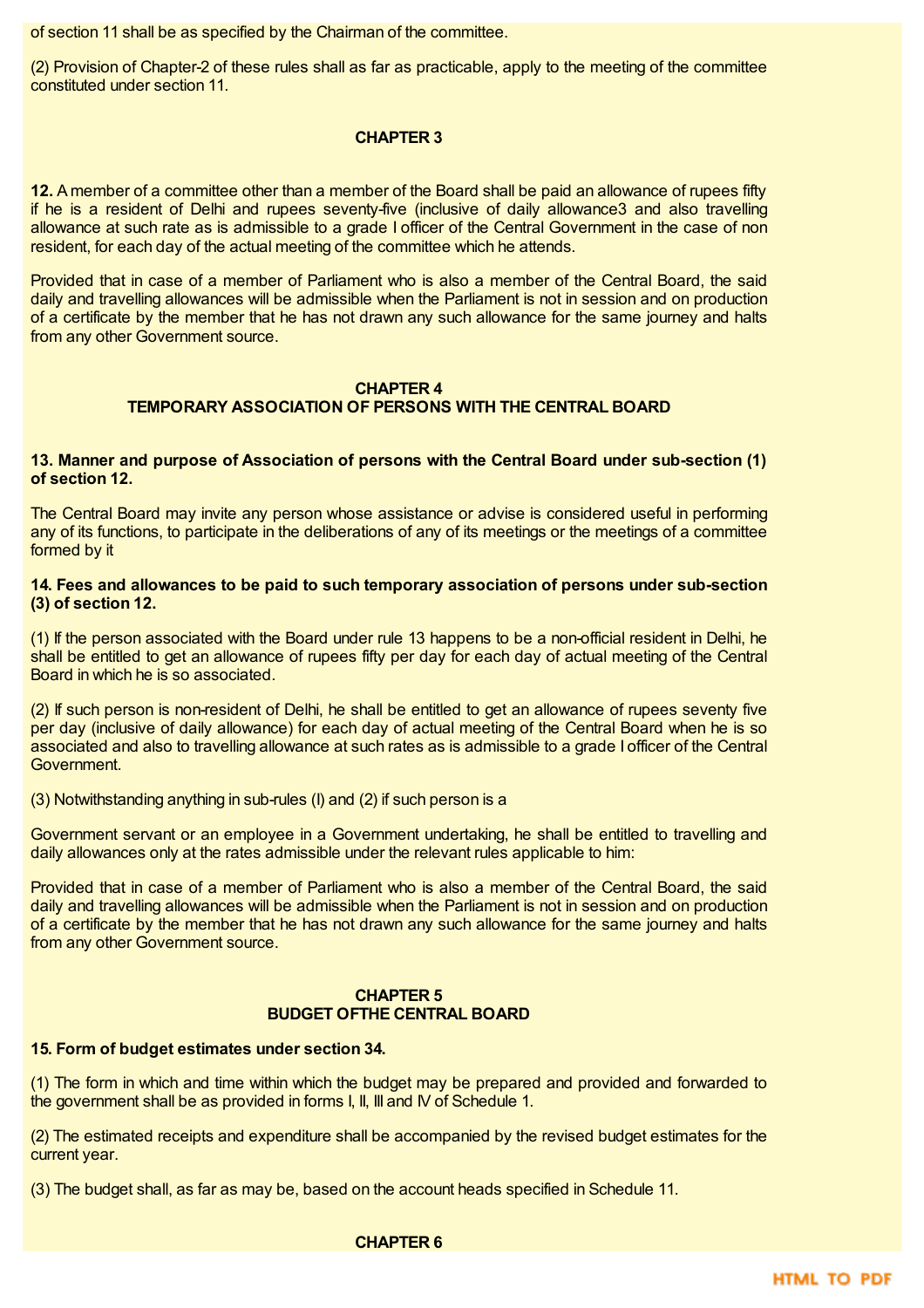# **ANNUAL REPORT OFTHE CENTRAL BOARD**

# **16. Form of Annual Report under section 35.**

The annual report in respect of the year last ended giving a true and full account of the activities of the Central Board during the previous financial year shall contain the particulars specified in Schedule 111 and shall be submitted to the Central Government by 15th of May each year.

# **CHAPTER 7 ACCOUNT OF THE CENTRALBOARD**

# **17. Form of annual statement of accounts of the Central Board under section 36.**

The annual statement of accounts of the Central Board shall be in forms V to IX.

[Q. 16013/2/81-FPC] N.D. JAYAL, Joint Secretary Department of Environment

# **SCHEDULE I**

**FORM I CENTRAL POLLUTION CONTROL BOARD** Detailed Budget Estimates for the Year 19

(See rule 15)

**ADMINISTRATION** (Expenditure)

| Heads of<br>$\parallel$ Accounts | Actuals of the past three years |    |    | Sanctioned Actuals of<br>estimate for llast six<br>the current Imonths i.e., Imonths |   | Actuals of Revised<br>$\ $ six | $\parallel$ estimate for $\parallel$ Estimate<br>$\ $ the current $\ $ | Budget<br>$\parallel$ for the         | Variations<br>$\parallel$ between<br>$\ $ columns | <b>Ibetween</b><br>$\sf{I}$ columns | Variations Explanation<br>$\ $ for columns<br> 10&11 |
|----------------------------------|---------------------------------|----|----|--------------------------------------------------------------------------------------|---|--------------------------------|------------------------------------------------------------------------|---------------------------------------|---------------------------------------------------|-------------------------------------|------------------------------------------------------|
|                                  | 19                              | 19 | 19 | <u> vear 19</u> ∥19 19□.                                                             |   | $\ $ current<br>∥vear 19⊡I     | $\parallel$ vear 19                                                    | $\parallel$ next year<br>$19^\circ$ . | ‼5&8                                              | 18&9                                |                                                      |
|                                  |                                 |    |    |                                                                                      | 6 |                                |                                                                        |                                       | 10                                                |                                     | 12 <sup>2</sup>                                      |
|                                  |                                 |    |    |                                                                                      |   |                                |                                                                        |                                       |                                                   |                                     |                                                      |

#### **FORM II CENTRAL POLLUTION CONTROL BOARD ESTABLISHMENT**

Statement details of provision for pay of officers/Establishment for the year 19...-19 $\Box$ .

(See rule 15)

|                         | 2                            |                                                                                     |     |     |                                                                  | 5                                                |                 |                                                                           | 6                                                             |         |
|-------------------------|------------------------------|-------------------------------------------------------------------------------------|-----|-----|------------------------------------------------------------------|--------------------------------------------------|-----------------|---------------------------------------------------------------------------|---------------------------------------------------------------|---------|
| Name and<br>designation | $\ $ to page of<br>lestimate | Reference Sanctioned pay of the Post                                                |     |     | Amount of<br>provisions for<br>the year at the<br>rate in column | Increment falling due within the<br><u> vear</u> |                 |                                                                           | Total provision for<br>the year i.e. total<br>columns $4 & 5$ | Remarks |
|                         | form                         | Minimum/Maximum Actual pay of<br>the person concerned due on 1st<br>April next year |     |     |                                                                  | Date of                                          | Rate of         | Amount of<br>lincrement llincrement llincrement l<br>$\ $ for the<br>vear |                                                               |         |
|                         |                              | $\parallel$ (a)                                                                     | (b) | (c) | 3(c)                                                             | (a)                                              | $\parallel$ (b) | (c)                                                                       |                                                               |         |
|                         |                              |                                                                                     |     |     |                                                                  |                                                  |                 |                                                                           |                                                               |         |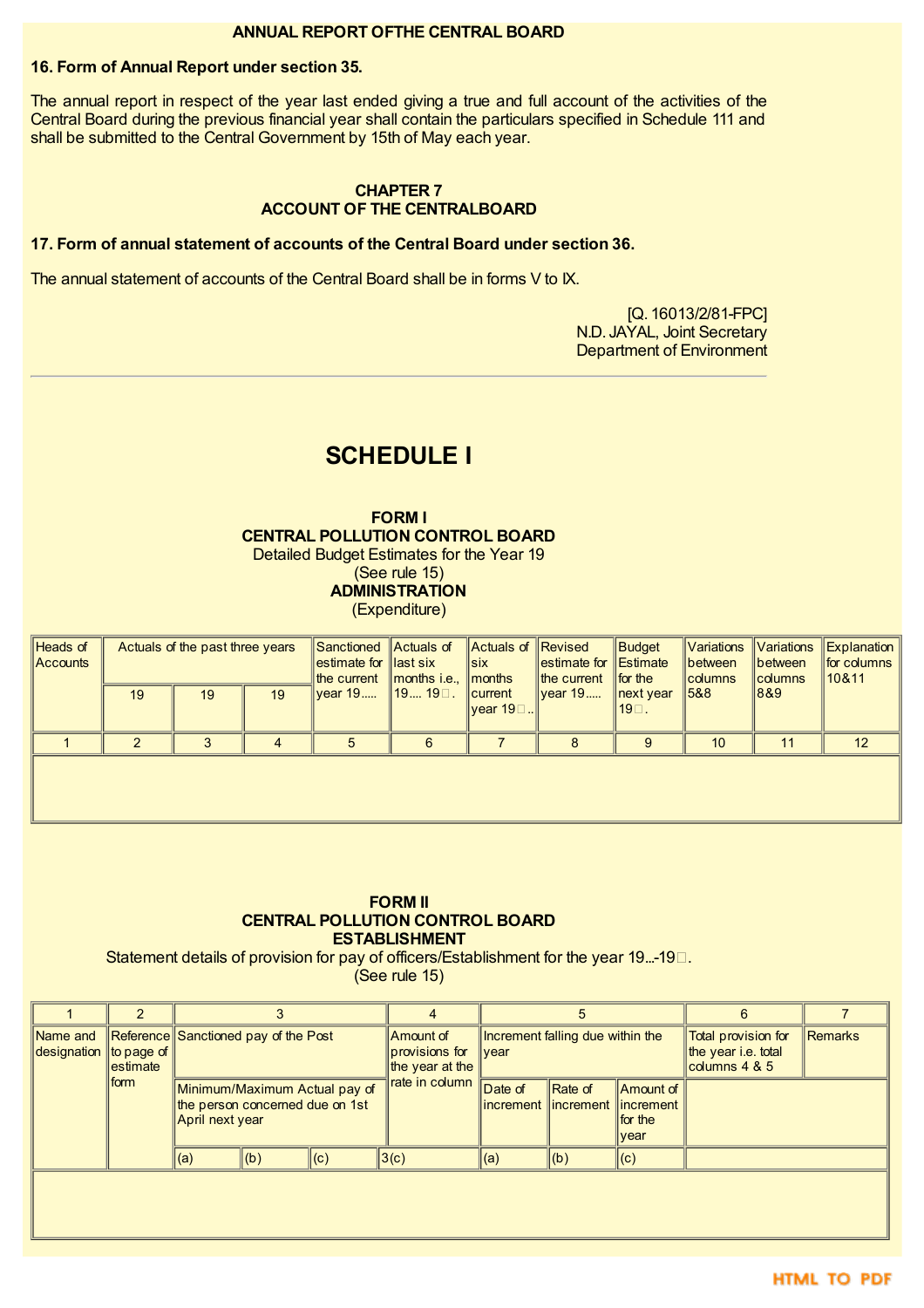# **FORM III CENTRAL POLLUTION CONTROL BOARD NOMINAL ROLLS**

(See rule 15)

| Name and<br>designation | $\ $ Pay | Dearness<br>lallowance | <b>City</b><br>compensatory<br>lallowance | House rent<br><b>allowance</b> | $\blacksquare$ Over-time<br><b>lallowance</b> | <b>Children</b><br><b>leducational</b><br><b>lallowance</b> | Leave travel<br><b>Concession</b> | <b>Other allowances</b> Total |    |
|-------------------------|----------|------------------------|-------------------------------------------|--------------------------------|-----------------------------------------------|-------------------------------------------------------------|-----------------------------------|-------------------------------|----|
|                         |          |                        |                                           |                                |                                               |                                                             |                                   |                               | 10 |
|                         |          |                        |                                           |                                |                                               |                                                             |                                   |                               |    |
| <b>Total</b>            |          |                        |                                           |                                |                                               |                                                             |                                   |                               |    |

#### **FORM IV CENTRAL POLLUTION CONTROL BOARD** (Abstract of Nominal Rolls)

(See rule 15)

Actual sanctioned strength as on 1st March, 19□ Particulars of posts Sanctioned budget grant 19...  $-19.$ Revised Estimates 19... - 19... Budget estimates 19<sup> $-$ </sup> 19 Explanation for the difference between sanctioned budget grant revised estimates and budget estimates. No. of posts included Pay and allowances No. of posts included Pay and allowances No. of posts included Pay and allowances  $1 \quad 2 \quad 3 \quad 4 \quad 5 \quad 6 \quad 7 \quad 8 \quad 9$ I. Officers (a) Posts filled (b) Posts vacant Total I Officers II. Establishment (a) Posts filled (b) Posts vacant Total II Establishment III. Class IX (a) Posts filled (b) Posts vacant **Total III-Class IV GRAND TOTAL - I, II and III**

# **SCHEDULE II**

# **BUDGET AND ACCOUNT HEADS**

[See rule 15(3)] **ADMINISTRATION**

Heads of Accounts (Expenditure)

1.Salaries.

2. Wages.

3. Travel expenses.

4. Office expenses.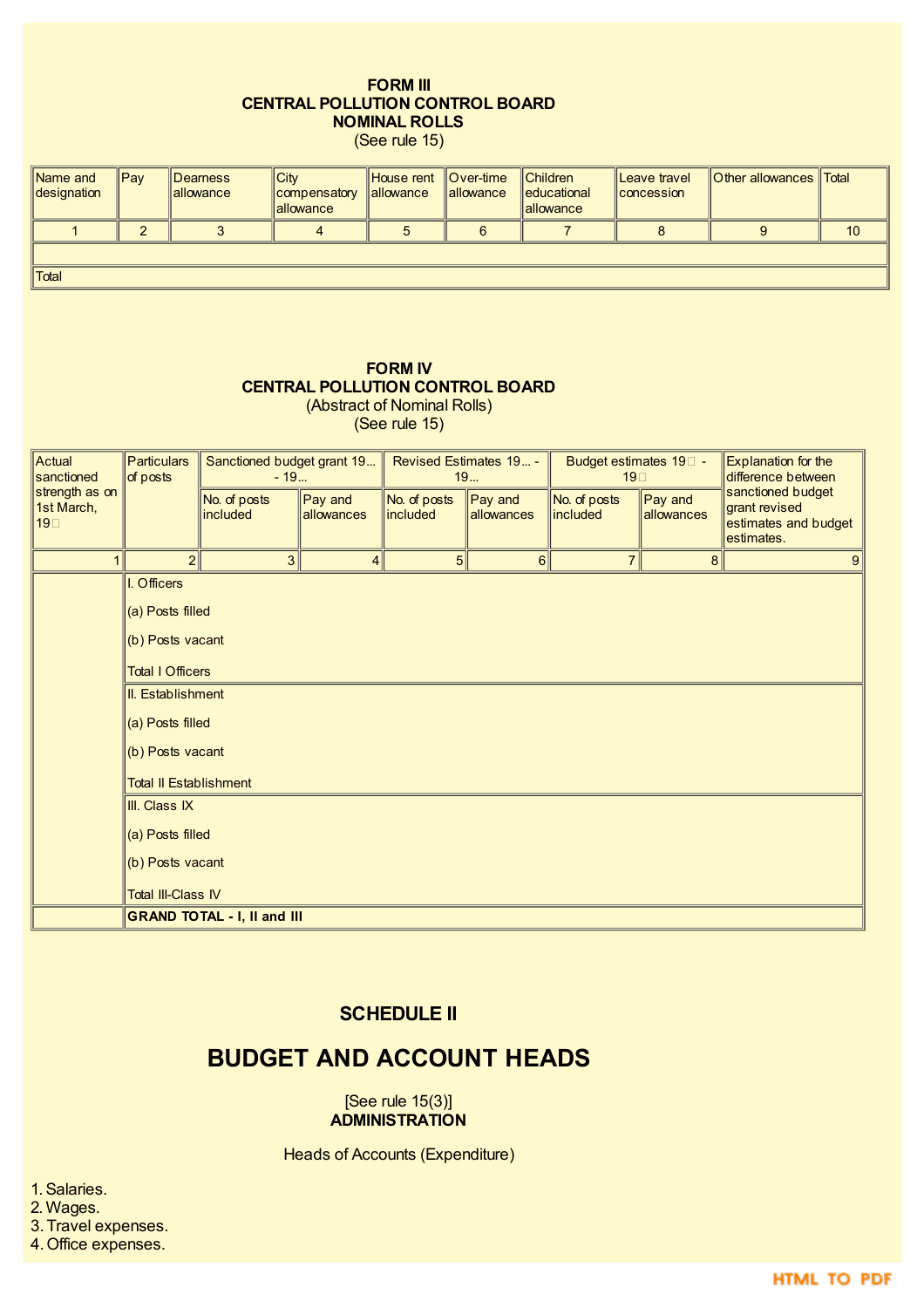- (a) Furniture.
- (b) Postage.
- (c) Office machines/equipment
- (d) Liveries.
- (e) Hot and cold weather charges.
- (f) Telephones.
- (g) Electricity and water charges
- (h) Stationery.
- (i) Printing.
- (j) Staff car and other vehicles.
- (k) Other items.
- 5. Fee and honoraria.
- 6.Payment for professional and special services.
- 7. Rents, rates and taxes/royalty.
- 8.Publications.

9.Advertising sales and publicity expenses.

- 10. Grants in aid/contributions/subsidies.
- 11. Hospitality expenses sumptuary allowances etc.
- 12.Pensions/gratuities.
- 13. Write off/losses.

14.Suspenses.

- 15.Expenses in connection with the setting up and maintenance of the Board laboratory.
- 16. Other charges (a residuary head, this will al ,o include rewards and prizes).

# Heads of Account (Receipts).

- 1.Payments by Central Government.
- 2. Fees.
- 3. Fines and other receipts.

# **1[SCHEDULE III]**



# **CENTRAL POLLUTION CONTROL BOARD**

# **ANNUAL REPORT FOR THE FINANCIAL YEAR**

APRIL 1, 19... TO MARCH 31, 19...

**CHAPTER-l :** Introduction

**CHAPTER-2 :** Constitution of the Board including changes therein.

**CHAPTER-3 :** Meeting of the Board with major decisions taken therein.

**CHAPTER-4 :** Committees constituted by the Board and their activities.

**CHAPTER-5 :** Monitoring Network for air, water and soil quality.

**CHAPTER-6 :** Present state of environment environmental problems and counter measures.

**CHAPTER-7 :** Environmental Research.

**CHAPTER-8 :** Environmental Training.

**CHAPTER-9 :** Environmental Awareness and Public Participation.

**CHAPTER-10 :** Environmental Standards including time schedule for their enforcement

**CHAPTER-11.1 :** Prosecutions launched and convictions secured for environmental pollution control.

**CHAPTER-11.2 :** Directions given for closure of polluting industrial units.

**CHAPTER-12 :** Finance and accounts of the Board.

**CHAPTER-13 :** Annual Plan of the following year.

**CHAPTER-14 :** Any other important matter dealt with by the Central Board.

# **ANNEXURES**

- 1. Members of the Board.
- 2. Organisation Chart.
- 3.Staff Strength including recruitment.
- 4.Publications.
- 5. Training Courses/Seminars/Workshops organised or attended.
- 6. Consents to establish industries, operations & processes-issued/refused.
- 7. Consents to operate industries operations & process-issued/refused.

[F.No. Z-20013/4/91-CPW] MUKUL SANWAL, Jt. Secy.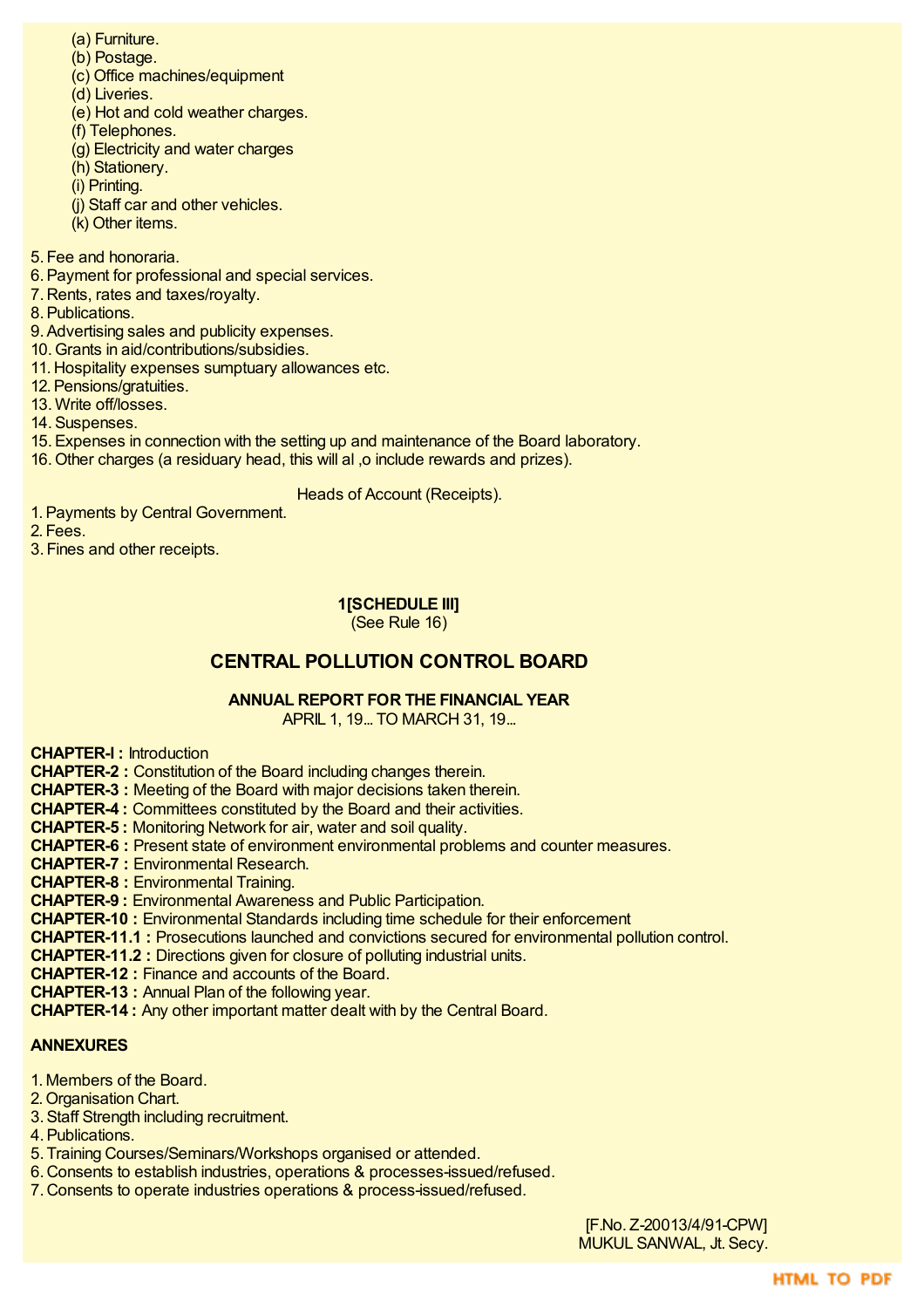# **FORM V CENTRAL POLLUTION CONTROL BOARD** Receipts and payments for the year ended

(See rule 17)

| Previous year                                                                                                                                                                                                                                                                                     | <b>Receipts</b>            | <b>Payments</b><br>Previous year                                                      |  |  |  |  |  |
|---------------------------------------------------------------------------------------------------------------------------------------------------------------------------------------------------------------------------------------------------------------------------------------------------|----------------------------|---------------------------------------------------------------------------------------|--|--|--|--|--|
| $\mathbf{1}$                                                                                                                                                                                                                                                                                      | $\overline{2}$             | $\overline{4}$<br>3<br>1. Capital Expenditure                                         |  |  |  |  |  |
| Opening Balance __________________                                                                                                                                                                                                                                                                |                            |                                                                                       |  |  |  |  |  |
| I. Grants received _________________                                                                                                                                                                                                                                                              |                            | (i) Works                                                                             |  |  |  |  |  |
| (a) from Government ______________                                                                                                                                                                                                                                                                |                            | (ii) Fixed Assets                                                                     |  |  |  |  |  |
| (b) from other agencies $\frac{1}{2}$ = $\frac{1}{2}$ = $\frac{1}{2}$ = $\frac{1}{2}$ = $\frac{1}{2}$ = $\frac{1}{2}$ = $\frac{1}{2}$ = $\frac{1}{2}$ = $\frac{1}{2}$ = $\frac{1}{2}$ = $\frac{1}{2}$ = $\frac{1}{2}$ = $\frac{1}{2}$ = $\frac{1}{2}$ = $\frac{1}{2}$ = $\frac{1}{2}$ = $\frac{1$ |                            | (iii) Other Assets                                                                    |  |  |  |  |  |
|                                                                                                                                                                                                                                                                                                   |                            | (a) Laboratory Equipment                                                              |  |  |  |  |  |
|                                                                                                                                                                                                                                                                                                   |                            | (b) Vehicles                                                                          |  |  |  |  |  |
|                                                                                                                                                                                                                                                                                                   |                            | (c) Furnitures and Fixtures                                                           |  |  |  |  |  |
|                                                                                                                                                                                                                                                                                                   |                            | (d) Scientific Instruments and office appliances                                      |  |  |  |  |  |
|                                                                                                                                                                                                                                                                                                   |                            | (e) Tools and Plant                                                                   |  |  |  |  |  |
| III. Fines and Forfeitures.                                                                                                                                                                                                                                                                       |                            | 2. Revenue Expenditure                                                                |  |  |  |  |  |
| IV. Interest of investments.                                                                                                                                                                                                                                                                      |                            | (A) Administrative                                                                    |  |  |  |  |  |
| V. Miscellaneous Receipts.                                                                                                                                                                                                                                                                        |                            | (i) Pay of Officers                                                                   |  |  |  |  |  |
| VI. Miscellaneous Advances.                                                                                                                                                                                                                                                                       |                            | (ii) Pay of Establishment                                                             |  |  |  |  |  |
| <b>VII. Deposits</b>                                                                                                                                                                                                                                                                              |                            | (iii) Allowances and Honoraria                                                        |  |  |  |  |  |
|                                                                                                                                                                                                                                                                                                   |                            | (iv) Leave Salary and Pension Contributions                                           |  |  |  |  |  |
|                                                                                                                                                                                                                                                                                                   | (v) Contingent Expenditure |                                                                                       |  |  |  |  |  |
|                                                                                                                                                                                                                                                                                                   |                            | <b>Deduct Recoveries</b>                                                              |  |  |  |  |  |
|                                                                                                                                                                                                                                                                                                   |                            |                                                                                       |  |  |  |  |  |
|                                                                                                                                                                                                                                                                                                   |                            | (B) (i) Board Laboratory.                                                             |  |  |  |  |  |
|                                                                                                                                                                                                                                                                                                   |                            | (ii) Charges to be paid to the                                                        |  |  |  |  |  |
|                                                                                                                                                                                                                                                                                                   |                            | Central Water Laboratory.                                                             |  |  |  |  |  |
|                                                                                                                                                                                                                                                                                                   |                            | (C) Running and Maintenance of vehicles                                               |  |  |  |  |  |
|                                                                                                                                                                                                                                                                                                   |                            | (D) Maintenance and Repairs<br>(i) Building and land Drainage including rents, if any |  |  |  |  |  |
|                                                                                                                                                                                                                                                                                                   |                            | (ii) Works                                                                            |  |  |  |  |  |
|                                                                                                                                                                                                                                                                                                   |                            |                                                                                       |  |  |  |  |  |
|                                                                                                                                                                                                                                                                                                   |                            | (iii) Furniture and Fixtures<br>(iv) Scientific Instruments and Office Appliances     |  |  |  |  |  |
|                                                                                                                                                                                                                                                                                                   |                            | (v) Tools and Plants                                                                  |  |  |  |  |  |
|                                                                                                                                                                                                                                                                                                   |                            | (vi) Temporary works (including maintenance and repairs)                              |  |  |  |  |  |
|                                                                                                                                                                                                                                                                                                   |                            | (E) Fees to Consultants and Specialists                                               |  |  |  |  |  |
|                                                                                                                                                                                                                                                                                                   |                            |                                                                                       |  |  |  |  |  |
|                                                                                                                                                                                                                                                                                                   |                            | (F) Law charges                                                                       |  |  |  |  |  |
|                                                                                                                                                                                                                                                                                                   |                            | (G) Miscellaneous                                                                     |  |  |  |  |  |
|                                                                                                                                                                                                                                                                                                   |                            | (H) Fees for Audit                                                                    |  |  |  |  |  |
|                                                                                                                                                                                                                                                                                                   |                            | 3. Purchases _____________________________                                            |  |  |  |  |  |
|                                                                                                                                                                                                                                                                                                   |                            | 4. Miscellaneous ______________________                                               |  |  |  |  |  |
|                                                                                                                                                                                                                                                                                                   |                            | 5. Advances _________________________                                                 |  |  |  |  |  |
|                                                                                                                                                                                                                                                                                                   |                            | 6. Deposits _______________________                                                   |  |  |  |  |  |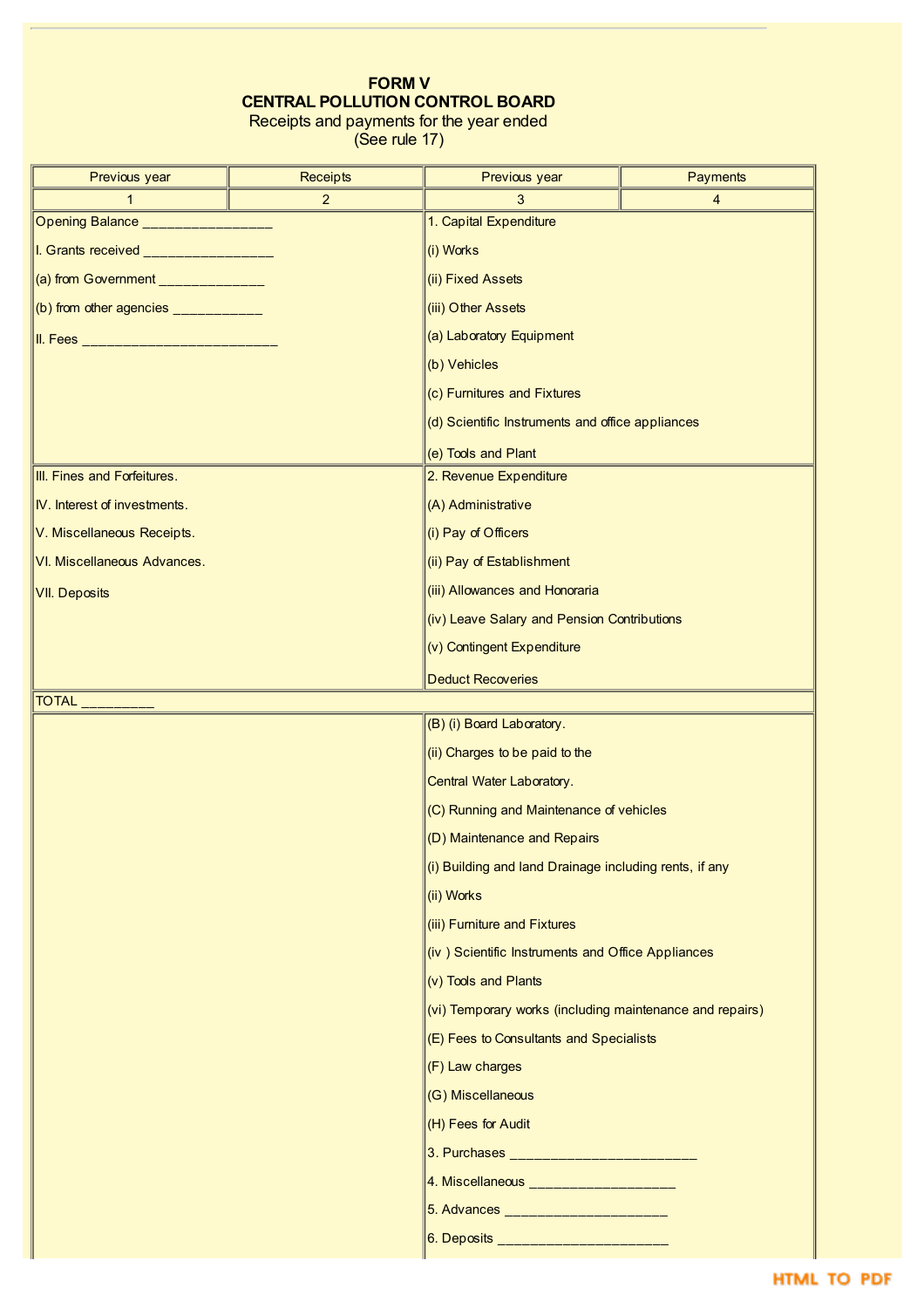|                   | Closing Balance  |          |  |  |
|-------------------|------------------|----------|--|--|
|                   | <b>Total</b>     |          |  |  |
| ∥Accounts Officer | Member Secretary | Chairman |  |  |

# **FORM VI CENTRAL POLLUTION CONTROL BOARD** ANNUAL STATEMENT OF ACCOUNTS

Income and Expenditure Account for the year ended 31st March, 19\_\_

(See rule 17)

| <b>Details</b><br>Total of sub-<br><b>Previous year</b><br>Previous year<br>Total of major<br>head<br>head<br>$\overline{2}$<br>5<br>3<br>$\overline{4}$<br>$\mathbf{1}$<br>To<br><b>By</b>                                                                                                                                                                                                                                                                                                                                                                                                                                                                                                      | <b>Details</b><br>6<br>(I) GRANTS RECEIVED<br>(a) From Government                                                                                                                 | Total of sub-<br>head<br>7                                                                                                         | Total of major<br>head<br>8 |
|--------------------------------------------------------------------------------------------------------------------------------------------------------------------------------------------------------------------------------------------------------------------------------------------------------------------------------------------------------------------------------------------------------------------------------------------------------------------------------------------------------------------------------------------------------------------------------------------------------------------------------------------------------------------------------------------------|-----------------------------------------------------------------------------------------------------------------------------------------------------------------------------------|------------------------------------------------------------------------------------------------------------------------------------|-----------------------------|
|                                                                                                                                                                                                                                                                                                                                                                                                                                                                                                                                                                                                                                                                                                  |                                                                                                                                                                                   |                                                                                                                                    |                             |
|                                                                                                                                                                                                                                                                                                                                                                                                                                                                                                                                                                                                                                                                                                  |                                                                                                                                                                                   |                                                                                                                                    |                             |
| <b>REVENUE EXPENDITURE</b><br>(A) Administrative:<br>(i) Pay of Officers<br>(ii) Pay of establishment<br>Total:<br>(iii) Allowances & Honoraria<br>Less:<br>(iv) Leave salary and Pension Contributions<br>(v) Board's Contributions to the staff Provident Fund<br>(vi) Contigent expenditure Deduct Recoveries<br>(B) Running Expenses of Laboratories:<br>(i) Main Laboratory<br>(ii) Payments to be made to Central Water Laboratory<br>(C) Running Water and Maintenance of Vehicles<br>(D) Maintenance and Repairs:<br>Total:<br>(i) Building and Land Drainage<br>(ii) Works<br>(iii) Furnitures & Fixtures<br>(iv) Scientific instruments and office appliances.<br>(v) Tools and Plants | (b) From other agencies.<br>$\vert$ (II) Fees:-<br>(III) Service Rental Charges.<br>(IV) Fines and Forfeitures.<br>$(V)$ Interest on investments.<br>(VI) Miscellaneous Receipts. | Amount utilised for capital expenditure net grant<br>available for Revenue expenditure<br>(VII) Excess of expenditure over incoem. |                             |

# **FORM VII CENTRAL POLLUTION CONTROL BOARD** ANNUAL STATEMENT OF ACCOUNTS Balance Sheet as at 31st March, 19<sup>1</sup>.

(See rule 17)

|                                         |                        | Capital and Liabilities |                                | <b>Property and Assets</b> |                |                                  |       |  |  |
|-----------------------------------------|------------------------|-------------------------|--------------------------------|----------------------------|----------------|----------------------------------|-------|--|--|
| Previous year                           | $\blacksquare$ Details | Total of sub-<br>head   | Total of major<br><b>Ihead</b> | <b>Previous year</b>       | <b>Details</b> | Total of sub-head Total of major | lhead |  |  |
|                                         |                        |                         |                                | b                          | 6              |                                  | 81    |  |  |
| A. Capital Fund                         |                        |                         |                                | 1. Works-                  |                |                                  |       |  |  |
| $\ $ (i) Grants received from Govt. for |                        |                         |                                | (As per Form VIII)         |                |                                  |       |  |  |
| Capital expenditure.                    |                        |                         |                                | 2. Fixed Assets            |                |                                  |       |  |  |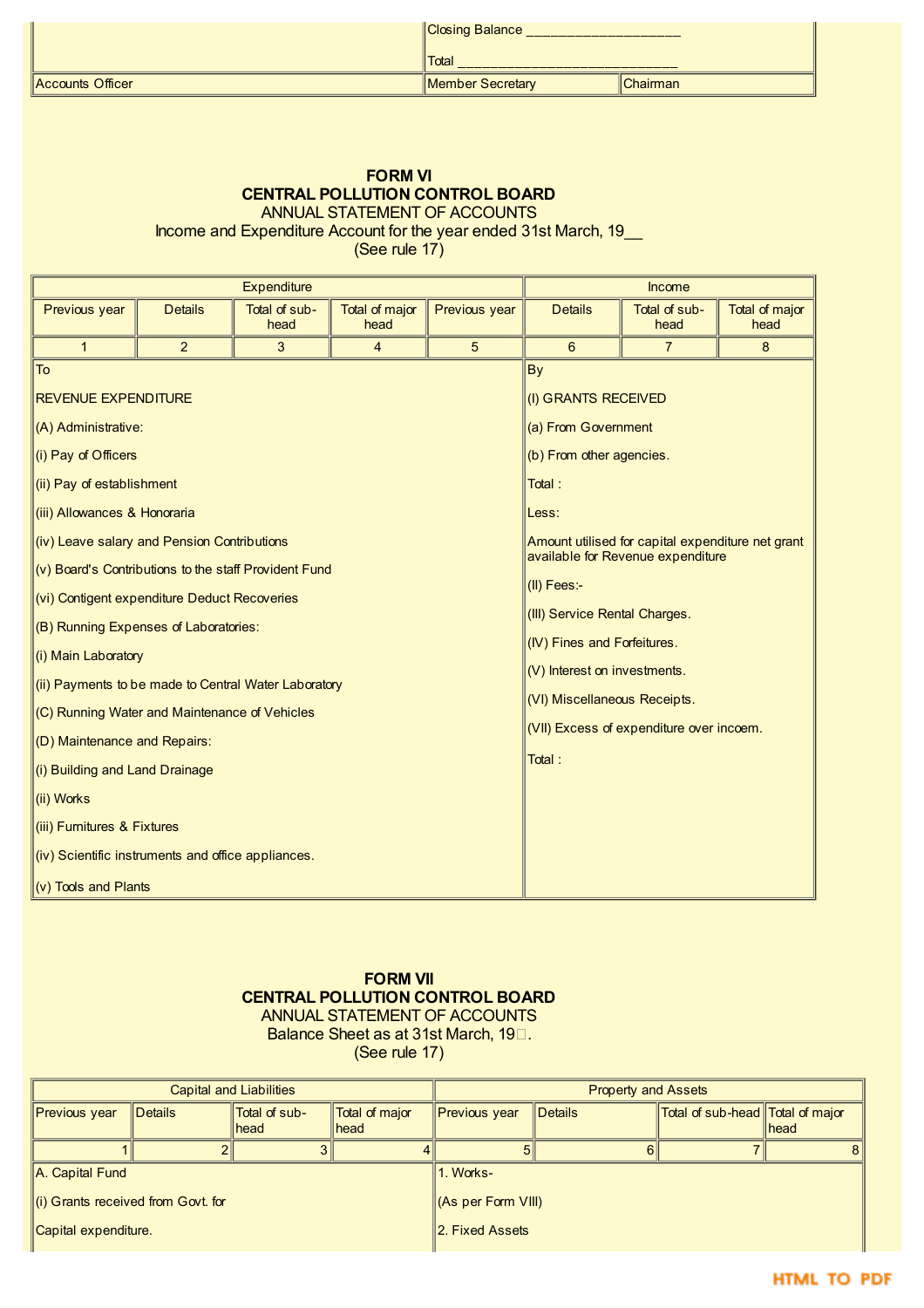| $\left\vert$ (a) Amount utilised upto 31st March 19 $\left\vert \rule{0pt}{10pt} \right.$ | (As per Form IX)                                                                |
|-------------------------------------------------------------------------------------------|---------------------------------------------------------------------------------|
| (b) Unutilised balance on 31st March 19 $-$                                               | (a) Value of land provided by Govt.                                             |
| (ii) Grant from other agencies for                                                        | (at cost).                                                                      |
| Capital expenditure                                                                       | (b) Buildings-                                                                  |
| (a) Amount utilised upto 31st March 19_                                                   | Balance as per last                                                             |
| (b) Unutilised balance on 31st March 19_                                                  | <b>Balance sheet</b>                                                            |
|                                                                                           |                                                                                 |
| (iii) Value of land provided by Govt.                                                     | Additions during the year<br><b>Total</b>                                       |
| $ $ (per contra)                                                                          |                                                                                 |
| B. Capital Receipts-                                                                      | Less :                                                                          |
| C. (i) Deposits received for works from                                                   | Depreciation during the year                                                    |
| Outside bodies-                                                                           | Total:                                                                          |
| (ii) Deposits-                                                                            | 3. Other Assets                                                                 |
| Less Expenditure-                                                                         | (As per Form IX)                                                                |
| (iii) Other deposits-                                                                     | (a) Laboratory equipment as per last balance sheet-additions during the<br>year |
| D. Amounts due-                                                                           | Total:                                                                          |
| (i) Purchases                                                                             | Less:                                                                           |
| $(ii)$ Others $\overline{\phantom{a}}$                                                    | Depreciation during the year                                                    |
| E. Excess of income over expenditure-                                                     | Total:                                                                          |
| (i) upto $31$ st March $19$                                                               | (b) Vehicles as per last balance sheet.                                         |
| (ii) Add for the year                                                                     | Additions during the year.                                                      |
|                                                                                           | Total:                                                                          |
|                                                                                           |                                                                                 |
|                                                                                           |                                                                                 |
| (iii) Deduct-Excess of Expenditure over income                                            | Less:<br>Depreciation during the year                                           |
|                                                                                           | Total:                                                                          |
|                                                                                           | (c) Furniture and Fixtures.                                                     |
|                                                                                           | As per last Balance Sheet.                                                      |
|                                                                                           | Additions during the year.                                                      |
|                                                                                           | Total:                                                                          |
|                                                                                           | (d) Scientific Instruments and Office.                                          |
|                                                                                           | Appliances-                                                                     |
|                                                                                           | As per last Balance Sheet.                                                      |
|                                                                                           | Additions during the year                                                       |
|                                                                                           | Total:                                                                          |
|                                                                                           |                                                                                 |
|                                                                                           | (e) Tools and Plants                                                            |
|                                                                                           | As per last Balance Sheet                                                       |
|                                                                                           | Additions during the year                                                       |
|                                                                                           | Total:                                                                          |
|                                                                                           | Less:                                                                           |
|                                                                                           | Depreciation during the year.<br>Total:                                         |
| 4. Sundry Debtors-                                                                        |                                                                                 |
|                                                                                           | (i) Amounts due from outside bodies                                             |
|                                                                                           | for expenditure incurred-<br>Expenditure                                        |